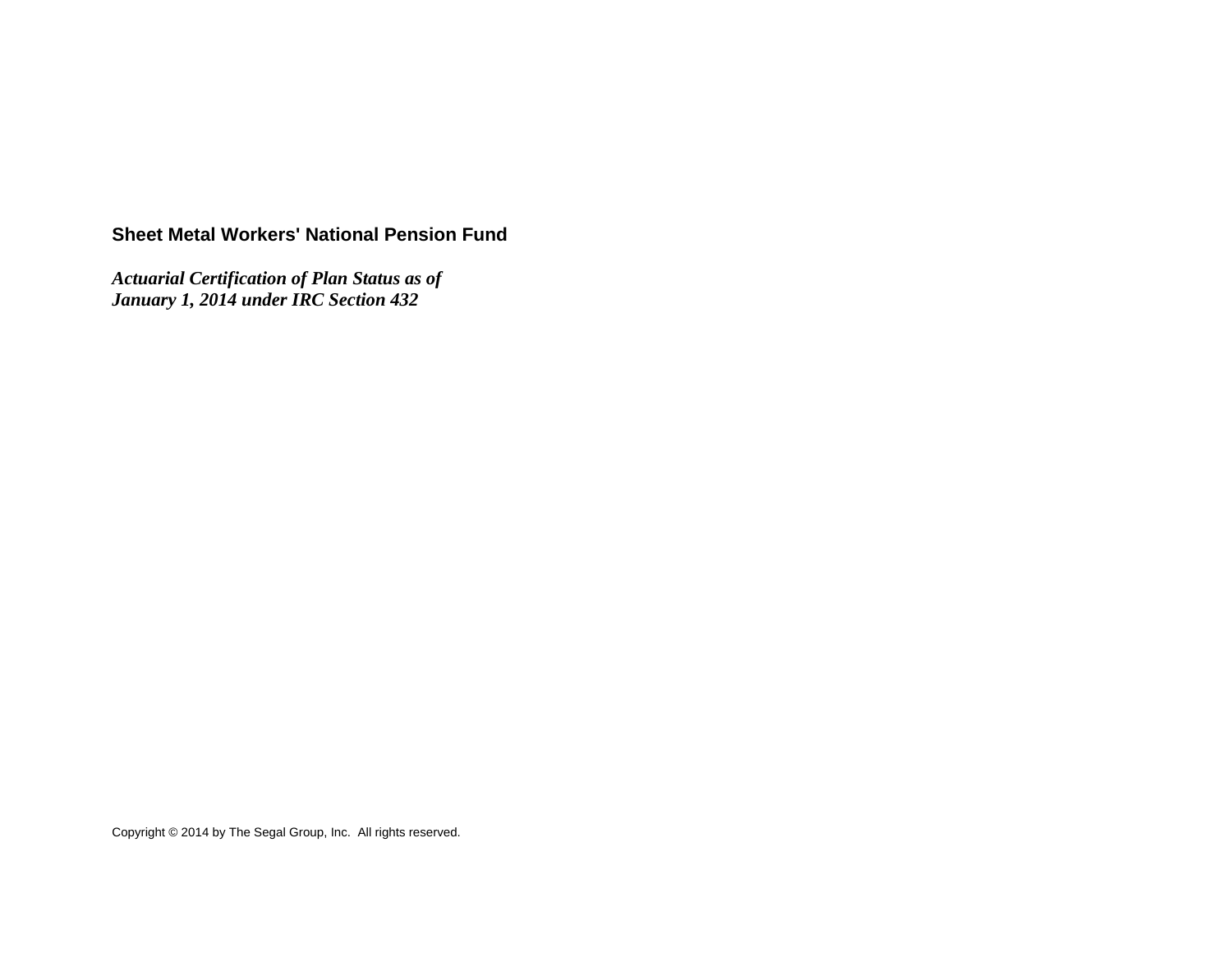

*January 15, 2014* 

*Board of Trustees Sheet Metal Workers' National Pension Fund 8403 Arlington Blvd., Suite 300 Fairfax, Virginia, 22031* 

*Dear Trustees:* 

*As required by ERISA Section 305 and Internal Revenue Code (IRC) Section 432, we have completed the Plan's actuarial status certification as of January 1, 2014. The attached exhibits outline the projections performed and the results of the various tests required by the statute. These projections have been prepared based on the Actuarial Valuation as of January 1, 2013 and*  in accordance with generally accepted actuarial principles and practices and a current understanding of the law. The *actuarial calculations were completed under the supervision of Daniel V. Ciner, MAAA, EA.* 

*As of January 1, 2014, the Plan has passed the critical status emergence test under IRC Section 432(e)(4)(B) and is in endangered status (Yellow Zone). This certification is being filed with the Internal Revenue Service, pursuant to ERISA section 305(b)(3) and IRC section 432(b)(3).* 

*Segal Consulting ("Segal") does not practice law and, therefore, cannot and does not provide legal advice. This certification relies upon the statutory interpretation of the Sheet Metal Workers' National Pension Fund ("Fund'), as presented in the Fund's June 18, 2008 letter to the Internal Revenue Service.*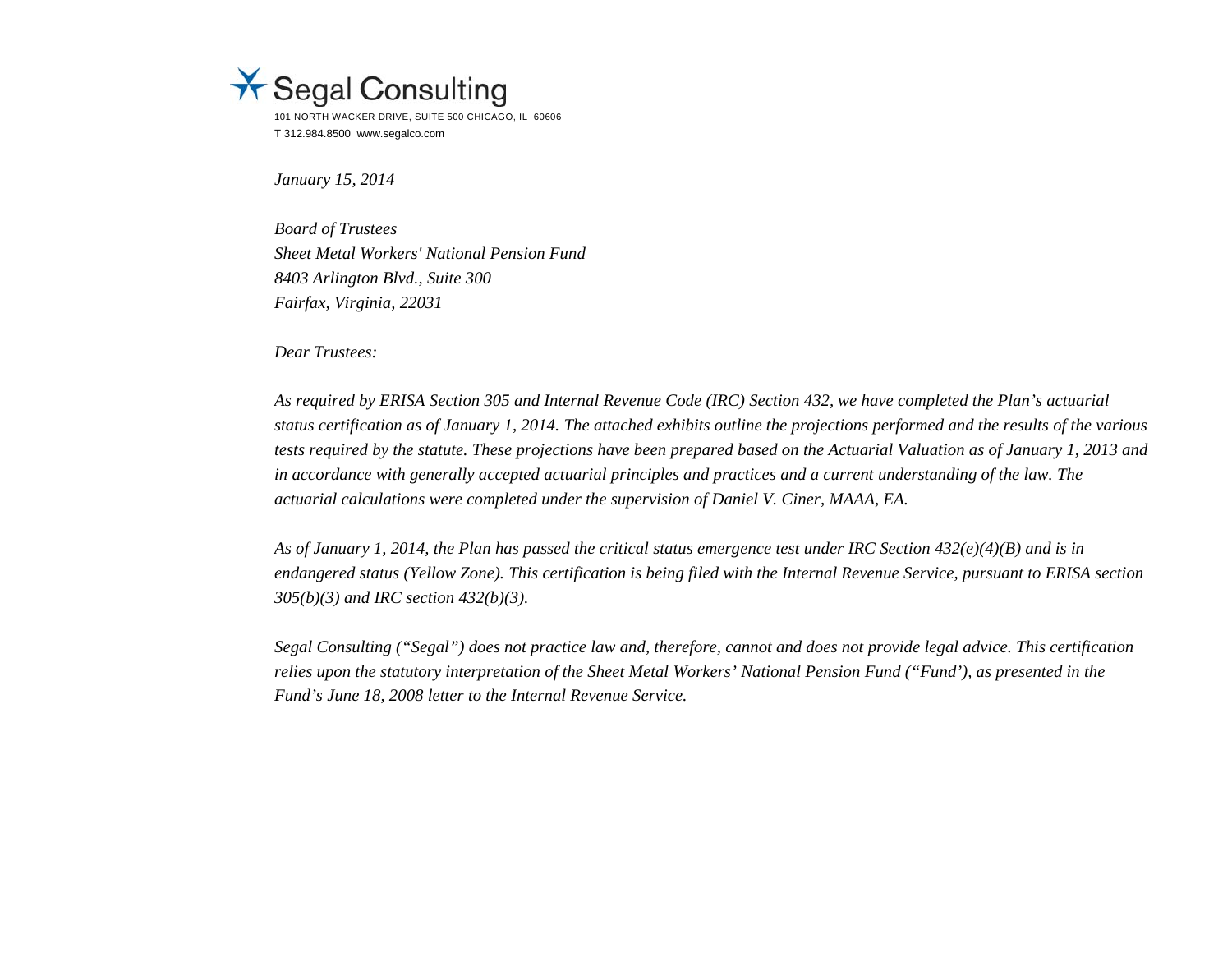*We look forward to reviewing this certification with you at your next meeting and to answering any questions you may have. We are available to assist the Trustees in communicating this information to plan stakeholders as well as in developing the Funding Improvement Plan required.* 

*Sincerely,* 

*Segal Consulting, a Member of the Segal Group* 

 $B$ y: <u>In pos</u>  *Lall Bachan, ASA, MAAA, FCA, EA* 

 *Senior Vice President and Actuary* 

*cc: Marc LeBlanc, Esq. Stephen M. Rosenblatt, Esq.*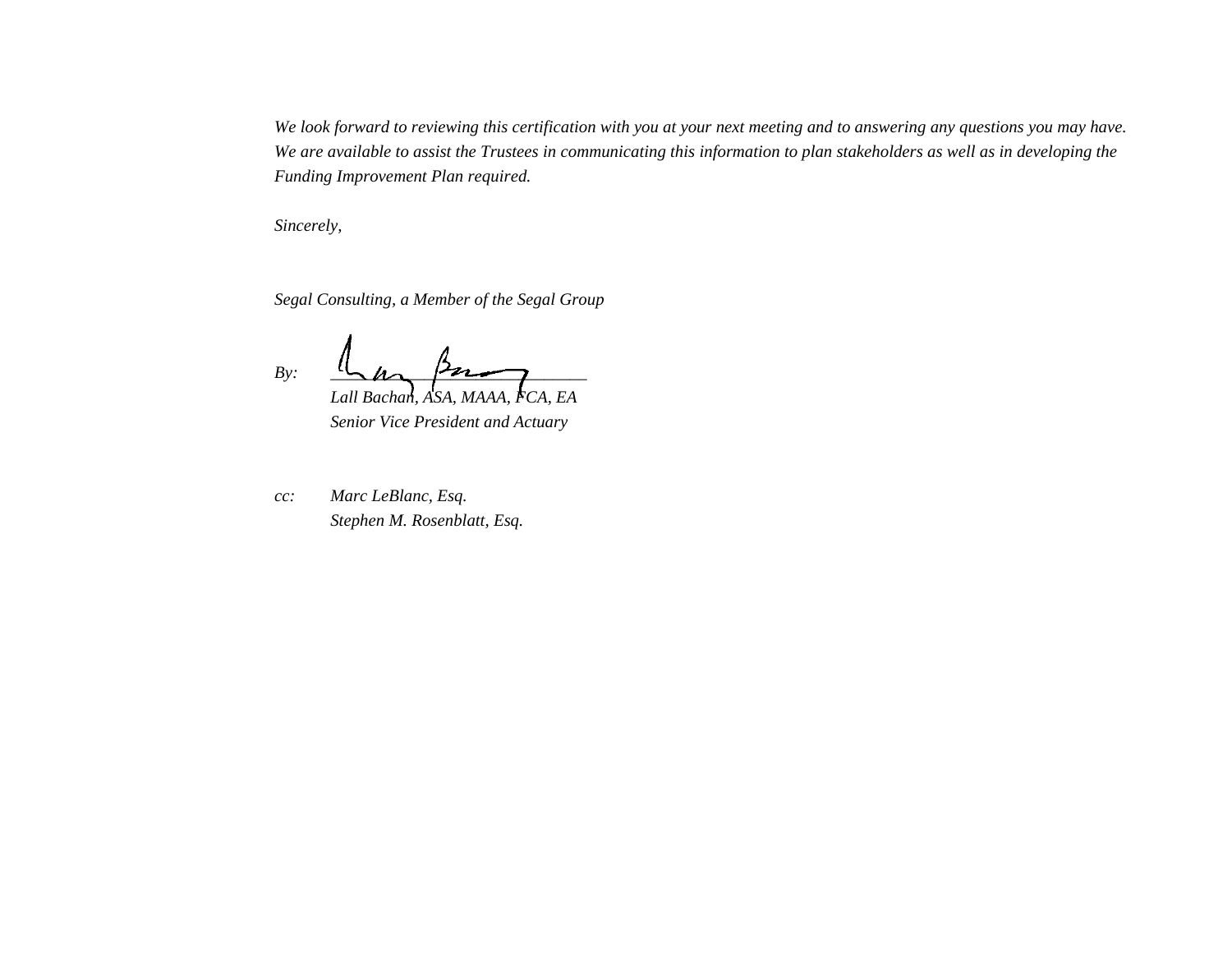# **X** Segal Consulting

January 15, 2014

**Internal Revenue Service** Employee Plans Compliance Unit Group 7602 (SE: TEGE: EP) Room 1700 - 17th Floor 230 South Dearborn Street Chicago, Illinois 60604

To Whom It May Concern:

As required by ERISA Section 305 and the Internal Revenue Code (IRC) Section 432, we have completed the actuarial status certification as of January 1, 2014 for the following plan:

Name of Plan: Sheet Metal Workers' National Pension Fund Plan number: EIN 52-6112463/ PN 001 Plan sponsor: Board of Trustees, Sheet Metal Workers' National Pension Fund 8403 Arlington Boulevard, Suite 300, Fairfax, Virginia 22031 Address: Phone number: 703.739.7000

As of January 1, 2014, the Plan has passed the critical status emergence test under IRC Section 432(e)(4)(B) and is in endangered status.

If you have any questions on the attached certification, you may contact me at the following:

**Segal Consulting** 101 North Wacker Drive, Suite 500 Chicago, Illinois 60606 Phone number: 312.984.8500

Sincerely,

Daniel V. Ciner, MAAA Senior Vice President and Actuary Enrolled Actuary No. 11-05773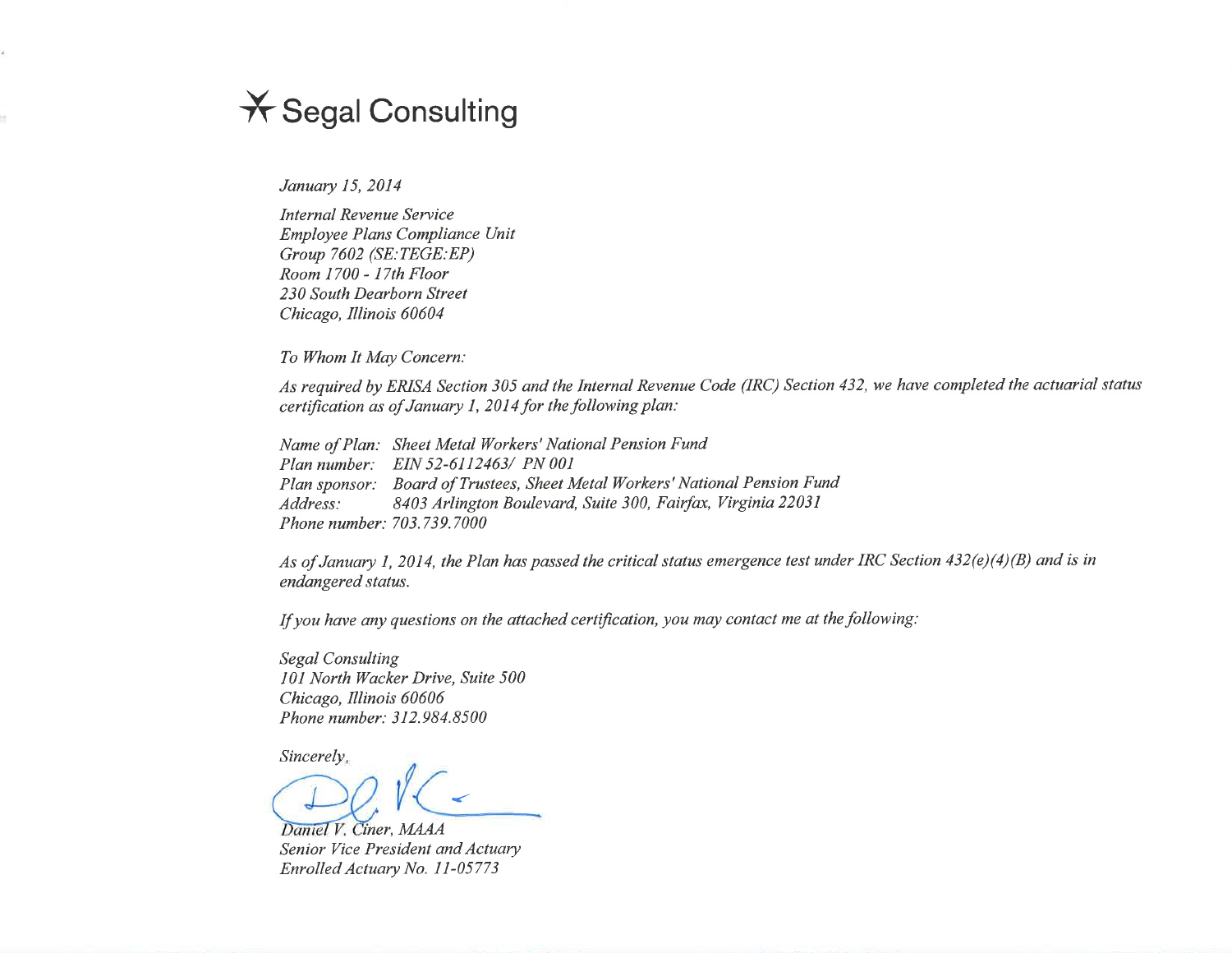# **January 15, 2014**

# **ACTUARIAL STATUS CERTIFICATION AS OF JANUARY 1, 2014 UNDER IRC SECTION 432**

This is to certify that Segal Consulting, a Member of The Segal Group, Inc. ("Segal") has prepared an actuarial status certification under Internal Revenue Code Section 432 for the Sheet Metal Workers' National Pension Fund as of January 1, 2014 in accordance with generally accepted actuarial principles and practices. It has been prepared at the request of the Board of Trustees to assist in administering the Fund and meeting filing and compliance requirements under federal law. This certification may not otherwise be copied or reproduced in any form without the consent of the Board of Trustees and may only be provided to other parties in its entirety.

The measurements shown in this actuarial certification may not be applicable for other purposes. Future actuarial measurements may differ significantly from the current measurements presented in this report due to such factors as the following: plan experience differing from that anticipated by the economic or demographic assumptions; changes in economic or demographic assumptions; increases or decreases expected as part of the natural operation of the methodology used for these measurements (such as the end of an amortization period or additional cost or contribution requirements based on the plan's funded status); differences in statutory interpretation and changes in plan provisions or applicable law.

This certification is based on the January 1, 2013 actuarial valuation, dated October 2, 2013. Additional assumptions required for the projections and sources of financial information used are summarized in Exhibit V.

Segal Consulting does not practice law and, therefore, cannot and does not provide legal advice. Any statutory interpretations on which this certification is based reflect Segal's understanding as an actuarial firm.

This certification was based on the assumption that the Plan was qualified as a multiemployer plan for the year.

I am a member of the American Academy of Actuaries and I meet the Qualification Standards of the American Academy of Actuaries to render the actuarial opinion herein. To the best of my knowledge, the information supplied in this actuarial certification is complete and accurate. As required by IRC Section 432(b)(3)(B)(iii), the projected industry activity is based on information provided by the plan sponsor. In my opinion, the projections are based on reasonable actuarial estimates, assumptions and methods that (other than projected industry activity) offer my best estimate of anticipated experience under the Plan.

\_\_\_\_\_\_\_\_\_\_\_\_\_\_\_\_\_\_\_\_\_\_\_\_\_\_\_\_\_\_\_

Daniel V. Ciner, MAAA Senior Vice President and Actuary Enrolled Actuary No. 11-05773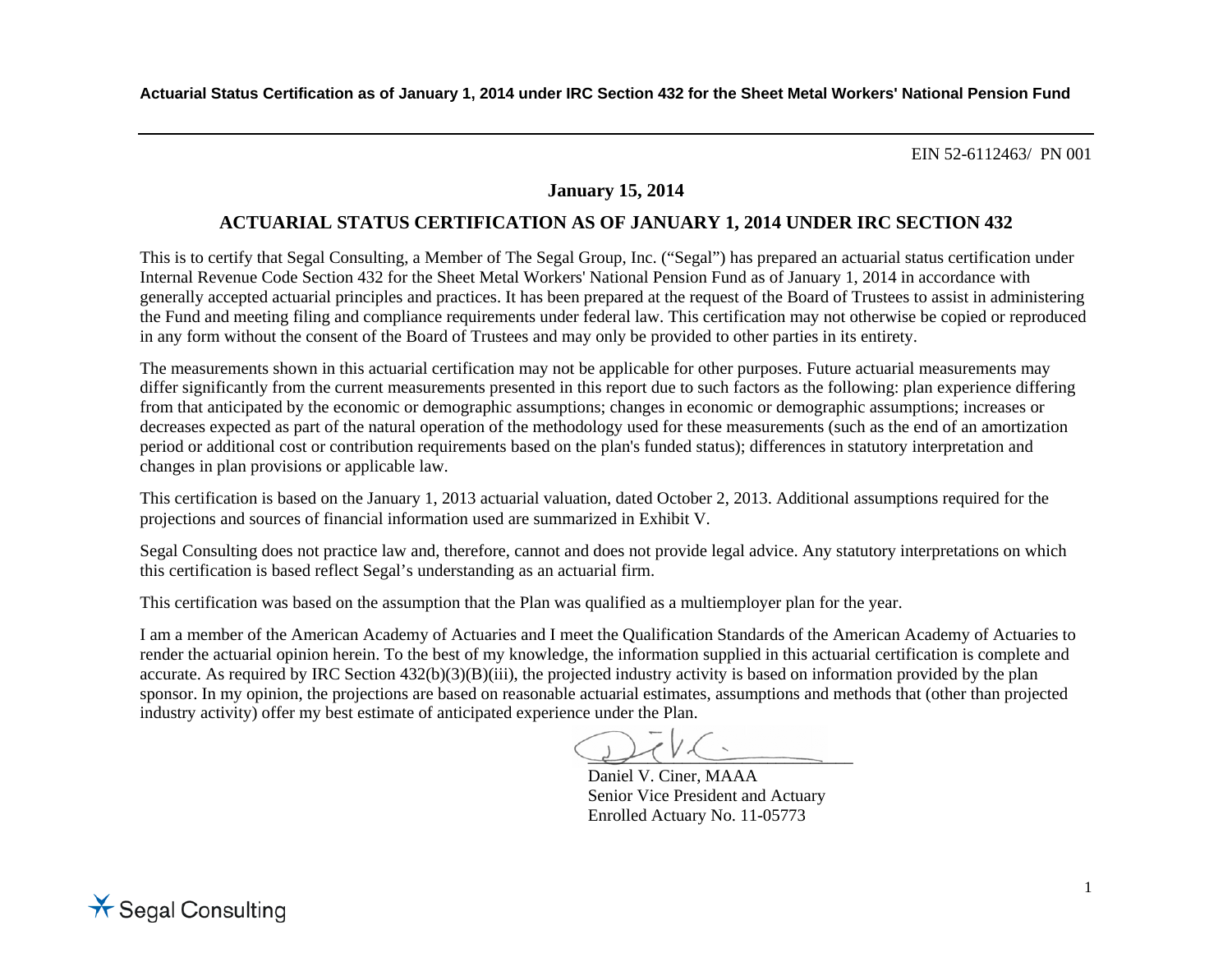| <b>Certificate Contents</b> |                                                                                         |
|-----------------------------|-----------------------------------------------------------------------------------------|
| <b>EXHIBIT I</b>            | Status Determination as of January 1, 2014                                              |
| <b>EXHIBIT II</b>           | Summary of Actuarial Valuation Projections                                              |
| <b>EXHIBIT III</b>          | <b>Funding Standard Account Projections</b>                                             |
| <b>EXHIBIT IV</b>           | Funding Standard Account – Projected Bases Assumed Established After<br>January 1, 2013 |
| <b>EXHIBIT V</b>            | Actuarial Assumptions and Methodology                                                   |

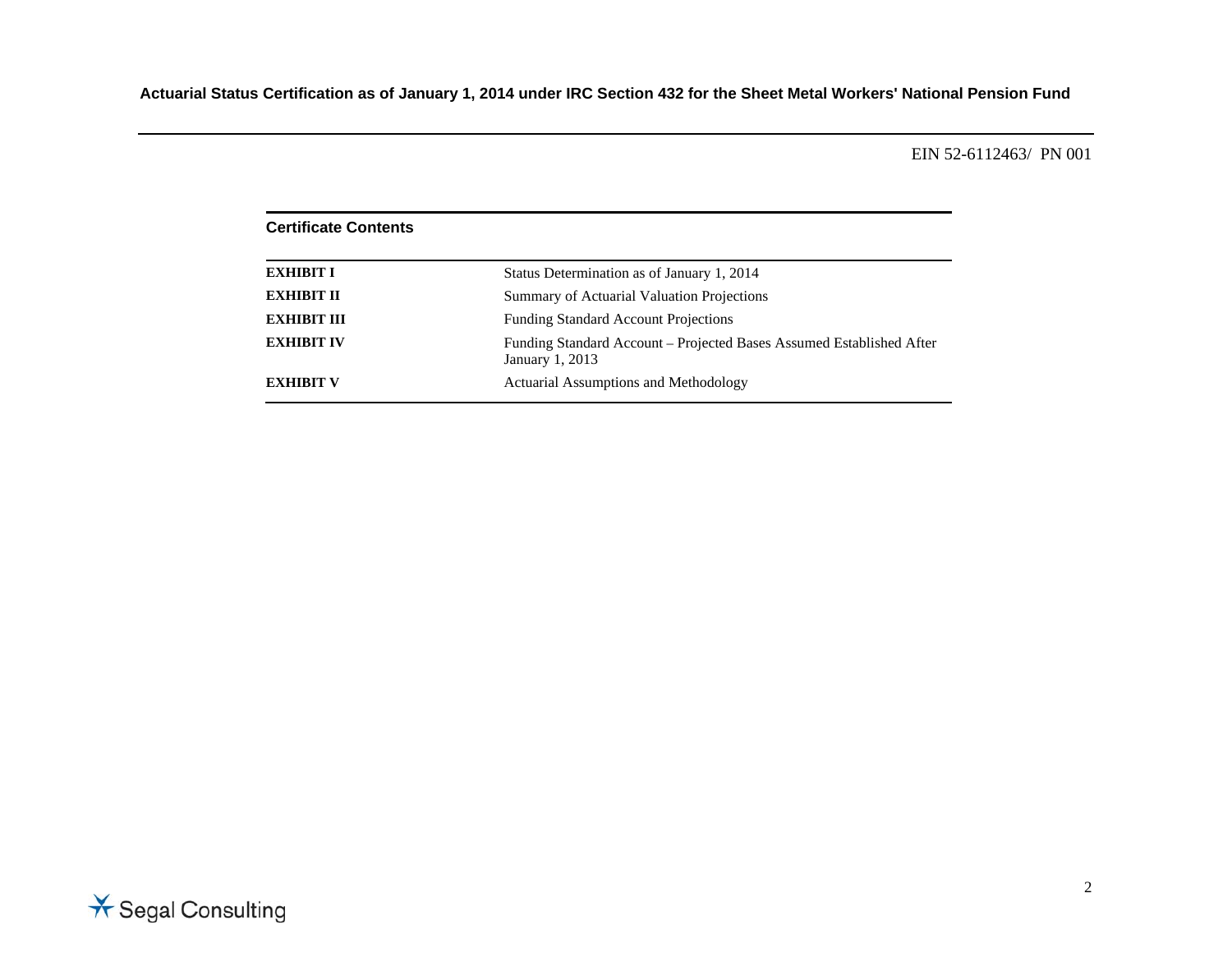#### **EXHIBIT I**

# **Status Determination as of January 1, 2014**

|    | <b>Status</b>                                                                      | <b>Condition</b>                                                                                                     | <b>Test Component</b><br><b>Result</b> | <b>Final</b><br><b>Result</b> |
|----|------------------------------------------------------------------------------------|----------------------------------------------------------------------------------------------------------------------|----------------------------------------|-------------------------------|
|    | <b>Critical Status</b>                                                             |                                                                                                                      |                                        |                               |
| 1. | Funding deficiency projected in four years (ignoring any amortization extensions)? |                                                                                                                      |                                        | Yes                           |
| 2. | Funding deficiency projected in five years (ignoring any amortization extensions)  |                                                                                                                      | Yes                                    |                               |
|    |                                                                                    | AND present value of vested benefits for non-actives more than present value of vested benefits for actives          | Yes                                    |                               |
|    | for current year?                                                                  | AND normal cost plus interest on unfunded actuarial accrued liability (unit credit basis) greater than contributions | N <sub>0</sub>                         | N <sub>0</sub>                |
| 3. | Funding deficiency projected in five years (ignoring any amortization extensions)  |                                                                                                                      | Yes                                    |                               |
|    | AND funded percentage less than 65%?                                               |                                                                                                                      | Yes                                    | Yes                           |
| 4. | Funded percentage less than 65%                                                    |                                                                                                                      | Yes                                    |                               |
|    |                                                                                    | AND assets plus contributions less than benefit payments and administrative expenses over seven years?               | N <sub>0</sub>                         | N <sub>0</sub>                |
| 5. |                                                                                    | Assets plus contributions less than benefit payments and administrative expenses over five years?                    |                                        | No                            |
| 6. |                                                                                    | Funding deficiency projected within ten years (taking into consideration any amortization extensions)?               |                                        | $\mathbf{N}\mathbf{0}$        |
|    | <b>In Critical Status?</b>                                                         |                                                                                                                      |                                        | N <sub>0</sub>                |
|    | <b>Endangered Status</b>                                                           |                                                                                                                      |                                        |                               |
| 1. | Funded percentage less than 80%                                                    |                                                                                                                      | Yes                                    |                               |
|    | AND not in Critical Status?                                                        |                                                                                                                      | Yes                                    | Yes                           |
| 2. | Funding deficiency projected in seven years                                        |                                                                                                                      | N <sub>0</sub>                         |                               |
|    | AND not in Critical Status?                                                        |                                                                                                                      | Yes                                    | N <sub>0</sub>                |
|    | <b>In Endangered Status?</b>                                                       |                                                                                                                      |                                        | Yes                           |
|    | <b>In Seriously Endangered Status?</b>                                             |                                                                                                                      |                                        | No                            |
|    | <b>Neither Critical Status Nor Endangered Status</b>                               |                                                                                                                      |                                        |                               |
|    | <b>Neither Critical nor Endangered Status?</b>                                     |                                                                                                                      |                                        | N <sub>0</sub>                |

*This certification relies upon the interpretation that a plan which was in critical status and is not projected to have a funding deficiency within ten years, taking into account amortization extensions, has passed the emergence test (IRC Section 432(e)(4)(B)) and, therefore, is no longer in critical status, even if the plan is described by one or more of the subparagraphs under IRC Section 432(b)(2).* 

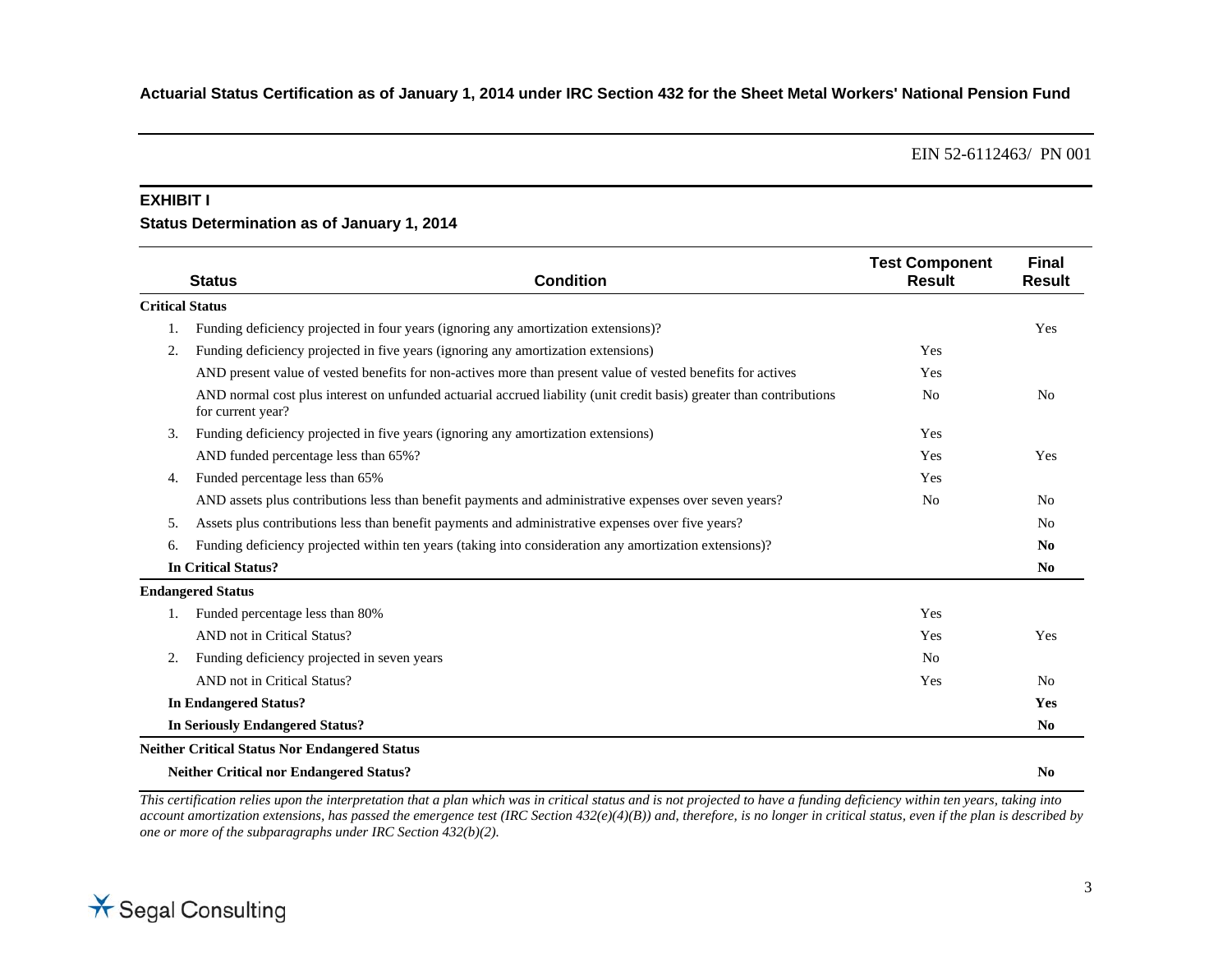# **EXHIBIT II Summary of Actuarial Valuation Projections**

The actuarial factors as of January 1, 2014 (based on projections from the January 1, 2013 valuation certificate):

| I. |    | <b>Asset and Contribution Information</b>                                                                       |                         |                                       |                             |
|----|----|-----------------------------------------------------------------------------------------------------------------|-------------------------|---------------------------------------|-----------------------------|
|    |    | Market value of assets                                                                                          |                         |                                       | \$3,788,873,736             |
|    |    | Actuarial value of assets                                                                                       |                         |                                       | 3,919,146,109               |
|    | 3. | Reasonably anticipated contributions                                                                            |                         |                                       |                             |
|    |    | Upcoming year<br>a.                                                                                             |                         |                                       | 392,614,279                 |
|    |    | Present value for the next five years<br>b.                                                                     |                         |                                       | 1,648,271,712               |
|    |    | Present value for the next seven years<br>c.                                                                    |                         |                                       | 2,157,828,239               |
| П. |    | <b>Liabilities</b>                                                                                              |                         |                                       |                             |
|    |    | Present value of vested benefits for active participants                                                        |                         |                                       | 1,744,186,634               |
|    |    | Present value of vested benefits for non-active participants                                                    |                         |                                       | 4,542,994,334               |
|    | 3. | Total unit credit accrued liability                                                                             |                         |                                       | 6,631,347,925               |
|    | 4. | Present value of payments                                                                                       | <b>Benefit Payments</b> | <b>Administrative Expenses</b>        | <b>Total</b>                |
|    |    | Next five years<br>a.                                                                                           | \$1,987,654,048         | \$56,838,136                          | \$2,044,492,184             |
|    |    | Next seven years<br>b.                                                                                          | 2,666,015,787           | 76,381,797                            | 2,742,397,584               |
|    | 5. | Unit credit normal cost plus expenses                                                                           |                         |                                       | 98,251,539                  |
| Ш. |    | <b>Funded Percentage</b> $(I.2)/(II.3)$                                                                         |                         |                                       | 59.1%                       |
|    |    | <b>IV.</b> Funding Standard Account                                                                             |                         | <b>Without amortization extension</b> | With amortization extension |
|    |    | Credit balance/(funding deficiency) as of the end of prior year                                                 |                         | $-$ \$549,648,189                     | \$100,943,740               |
|    | 2. | Years to projected funding deficiency, if within seven years (ten years if reflecting<br>amortization extension |                         | $\boldsymbol{0}$                      | N/A                         |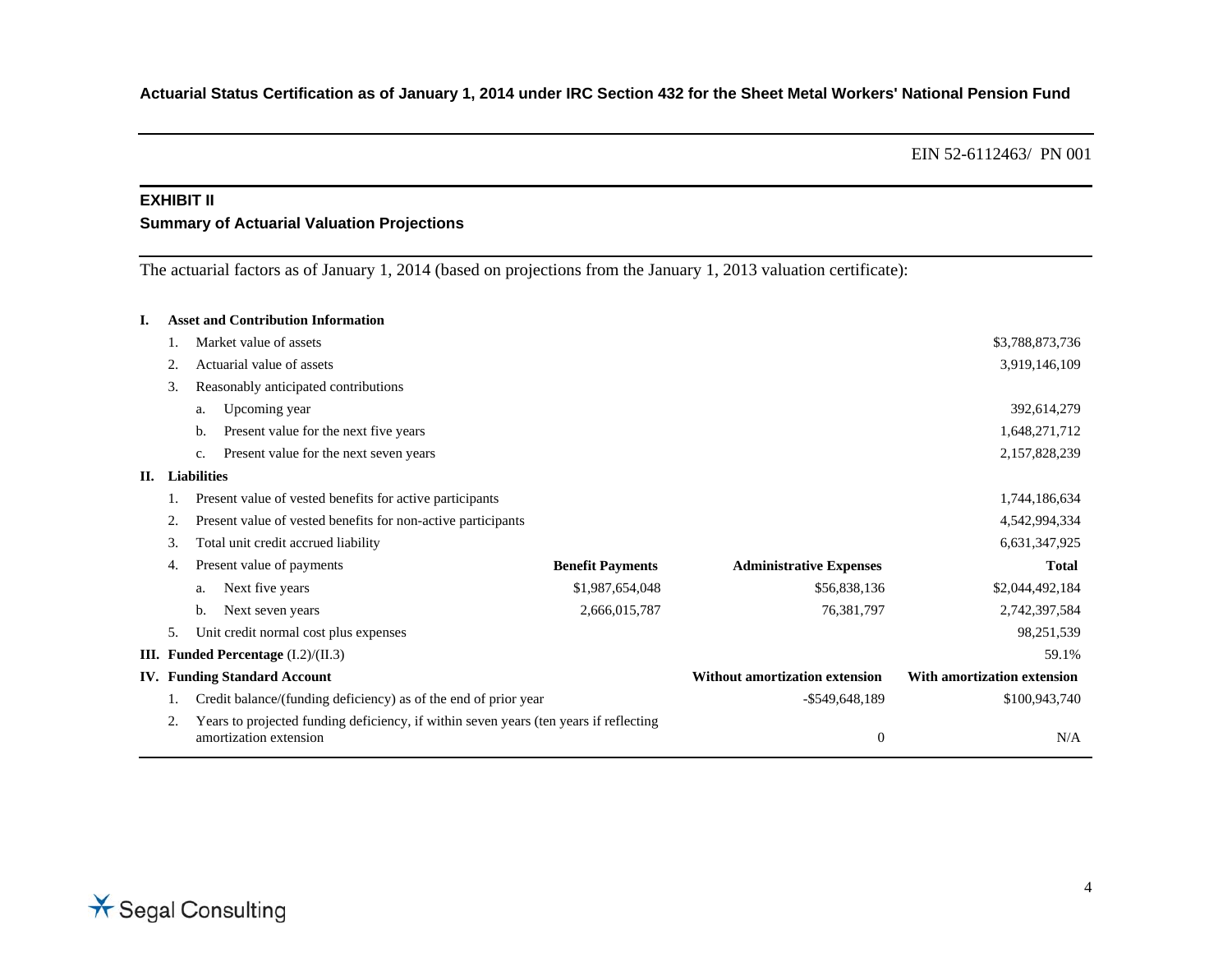# **EXHIBIT III Funding Standard Account Projections**

The tables below present the Funding Standard Account Projections for the Plan Years beginning January 1, 2013 through 2023.

|  |  | With Amortization Extension |  |
|--|--|-----------------------------|--|
|  |  |                             |  |

|                                                                                                                    |               | <b>Year Beginning January 1</b> |               |               |               |               |               |               |
|--------------------------------------------------------------------------------------------------------------------|---------------|---------------------------------|---------------|---------------|---------------|---------------|---------------|---------------|
|                                                                                                                    | 2013          | 2014                            | 2015          | 2016          | 2017          | 2018          | 2019          | 2020          |
| 1. Credit balance/(funding)<br>deficiency) at beginning of                                                         | \$140,635,133 | \$100,943,740                   | \$136,830,604 | \$117,243,751 | \$135,267,108 | \$105,783,954 | \$120,876,908 | \$144,227,174 |
| year                                                                                                               |               |                                 |               |               |               |               |               |               |
| 2. Interest on $(1)$                                                                                               | 10,547,635    | 7,570,781                       | 10,262,295    | 8,793,281     | 10,145,033    | 7,933,797     | 9,065,768     | 10,817,038    |
| 3. Normal cost                                                                                                     | 133,868,887   | 85,891,539                      | 137, 360, 170 | 93,874,360    | 92,718,935    | 91,294,023    | 89,538,277    | 87,624,648    |
| 4. Administrative expenses                                                                                         | 12,000,000    | 12,360,000                      | 12,730,800    | 13, 112, 724  | 13,506,106    | 13,911,289    | 14,328,628    | 14,758,487    |
| 5. Net amortization charges                                                                                        | 259,002,988   | 254,326,350                     | 256,663,326   | 263,414,445   | 309,626,035   | 267, 122, 654 | 261,832,836   | 262,021,368   |
| 6. Interest on $(3)$ , $(4)$ and $(5)$                                                                             | 30, 365, 391  | 26,443,342                      | 30,506,572    | 27,780,115    | 31,188,831    | 27,924,597    | 27,427,481    | 27,330,338    |
| 7. Expected contributions                                                                                          | 371,082,639   | 392,614,279                     | 392,685,995   | 392,685,995   | 392,685,995   | 392,685,995   | 392,685,995   | 392,685,995   |
| 8. Interest on (7)                                                                                                 | 13,915,599    | 14,723,035                      | 14,725,725    | 14,725,725    | 14,725,725    | 14,725,725    | 14,725,725    | 14,725,725    |
| 9. Credit balance/(funding)<br>deficiency) at end of year:<br>$(1) + (2) - (3) - (4) - (5) -$<br>$(6) + (7) + (8)$ | \$100,943,740 | \$136,830,604                   | \$117,243,751 | \$135,267,108 | \$105,783,954 | \$120,876,908 | \$144,227,174 | \$170,721,091 |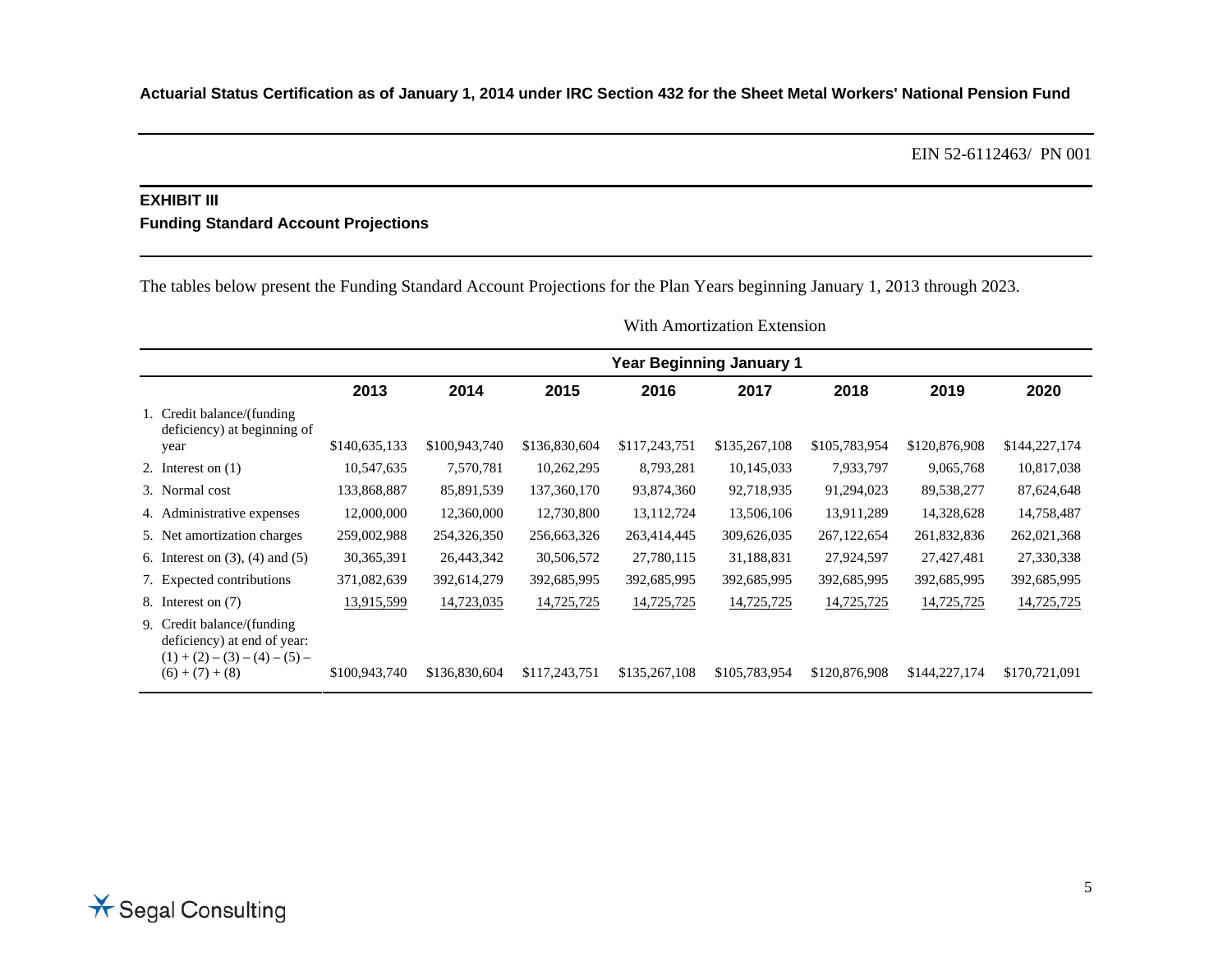#### **EXHIBIT III**

**Funding Standard Account Projections (continued)** 

|                                                                                                             |               | <b>Year Beginning January 1</b> |               |
|-------------------------------------------------------------------------------------------------------------|---------------|---------------------------------|---------------|
|                                                                                                             | 2021          | 2022                            | 2023          |
| 1. Credit balance/(funding deficiency) at beginning of year                                                 | \$170,721,091 | \$207,271,713                   | \$268,932,233 |
| 2. Interest on $(1)$                                                                                        | 12,804,082    | 15,545,378                      | 20,169,917    |
| 3. Normal cost                                                                                              | 85,503,220    | 83,329,651                      | 81,210,078    |
| 4. Administrative expenses                                                                                  | 15,201,242    | 15,657,279                      | 16,126,997    |
| 5. Net amortization charges                                                                                 | 256,193,380   | 237, 102, 910                   | 231,063,986   |
| 6. Interest on $(3)$ , $(4)$ and $(5)$                                                                      | 26,767,338    | 25,206,738                      | 24,630,080    |
| 7. Expected contributions                                                                                   | 392,685,995   | 392,685,995                     | 392,685,995   |
| 8. Interest on (7)                                                                                          | 14,725,725    | 14,725,725                      | 14,725,725    |
| 9. Credit balance/(funding deficiency) at end of year: $(1) + (2) - (3) - (4) - (5) - (6) +$<br>$(7) + (8)$ | \$207,271,713 | \$268,932,233                   | \$343,482,729 |

### **Extension** Extension Extension Extension

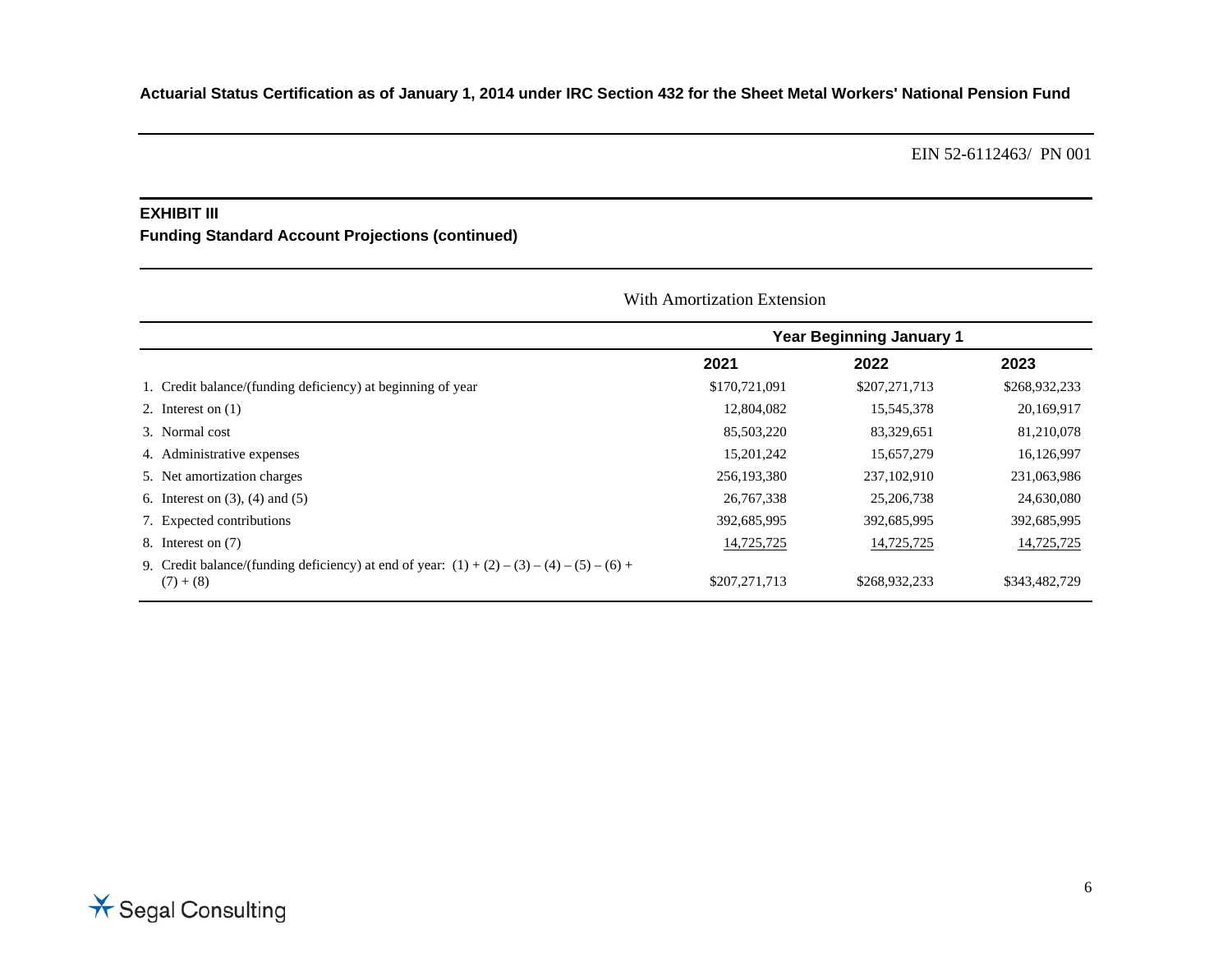# **EXHIBIT III (continued) Funding Standard Account Projections**

|                                                                                                                    |                | <b>Year Beginning January 1</b> |                   |                   |                   |                   |                   |                   |
|--------------------------------------------------------------------------------------------------------------------|----------------|---------------------------------|-------------------|-------------------|-------------------|-------------------|-------------------|-------------------|
|                                                                                                                    | 2013           | 2014                            | 2015              | 2016              | 2017              | 2018              | 2019              | 2020              |
| 1. Credit balance/(funding<br>deficiency) at beginning of                                                          |                |                                 |                   |                   |                   |                   |                   |                   |
| year                                                                                                               | -\$435,813,945 | $-$ \$549,648,189               | $-$ \$583,844,126 | $-$ \$672,466,833 | $-$ \$720,371,704 | -\$751,790,448    | $-$ \$701,901,742 | $-$ \$620,270,454 |
| 2. Interest on $(1)$                                                                                               | $-32,686,046$  | $-41,223,614$                   | -43,788,309       | $-50,435,012$     | $-54,027,878$     | $-56,384,284$     | $-52,642,631$     | $-46,520,284$     |
| 3. Normal cost                                                                                                     | 133,868,887    | 85,891,539                      | 137, 360, 170     | 93,874,360        | 92,718,935        | 91,294,023        | 89,538,277        | 87,624,648        |
| 4. Administrative expenses                                                                                         | 12,000,000     | 12,360,000                      | 12,730,800        | 13,112,724        | 13,506,106        | 13,911,289        | 14,328,628        | 14,758,487        |
| 5. Net amortization charges                                                                                        | 287, 755, 705  | 274,129,519                     | 270,603,093       | 269,646,943       | 251,730,853       | 174,923,739       | 150,214,770       | 139,474,761       |
| 6. Interest on $(3)$ , $(4)$ and $(5)$                                                                             | 32,521,844     | 27,928,579                      | 31,552,055        | 28, 247, 552      | 26,846,692        | 21,009,679        | 19,056,126        | 18,139,342        |
| 7. Expected contributions                                                                                          | 371,082,639    | 392,614,279                     | 392,685,995       | 392,685,995       | 392,685,995       | 392,685,995       | 392,685,995       | 392,685,995       |
| 8. Interest on (7)                                                                                                 | 13,915,599     | 14,723,035                      | 14,725,725        | 14,725,725        | 14,725,725        | 14,725,725        | 14,725,725        | 14,725,725        |
| 9. Credit balance/(funding)<br>deficiency) at end of year:<br>$(1) + (2) - (3) - (4) - (5) -$<br>$(6) + (7) + (8)$ | -\$549,648,189 | $-$ \$583,844,126               | $-$ \$672,466,833 | $-$ \$720,371,704 | $-$ \$751,790,448 | $-$ \$701.901.742 | $-$ \$620,270,454 | -\$519,376,256    |

# Without Amortization Extension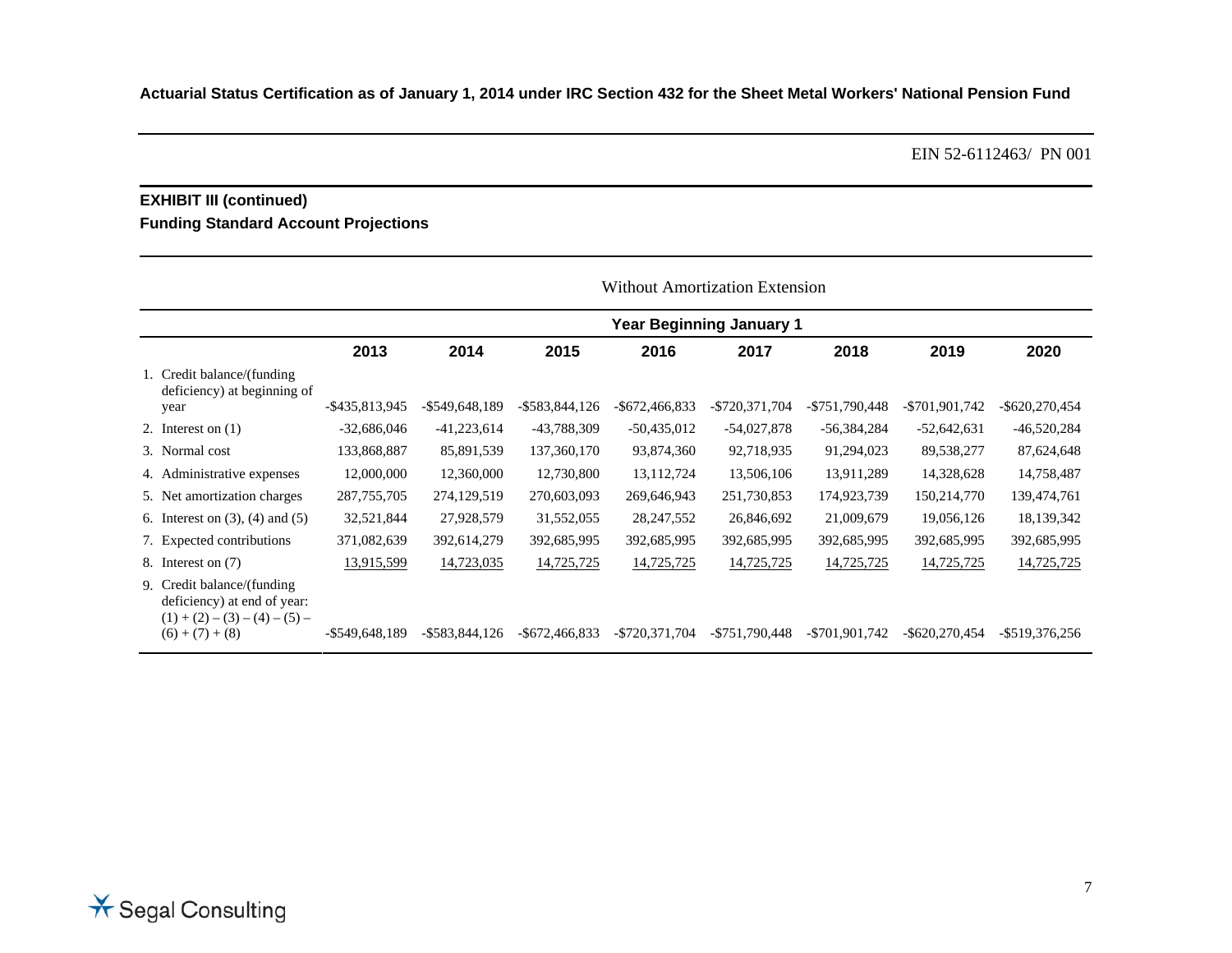**Actuarial Status Certification as of January 1, 2014 under IRC Section 432 for the Sheet Metal Workers' National Pension Fund** 

EIN 52-6112463/ PN 001

#### **EXHIBIT IV**

**Funding Standard Account – Projected Bases Assumed Established After January 1, 2013** 

| <b>Schedule of Funding Standard Account Bases</b> |  |  |  |  |
|---------------------------------------------------|--|--|--|--|
|---------------------------------------------------|--|--|--|--|

| <b>Type of Base</b>                          | Date Established | <b>Base</b><br><b>Established</b> | Amortization<br><b>Period</b> | Amortization<br><b>Payment</b> |
|----------------------------------------------|------------------|-----------------------------------|-------------------------------|--------------------------------|
| Extended Recognition of 2008 Investment Loss | 01/01/2014       | \$189,429,760                     | 24                            | \$16,044,274                   |
| Other Actuarial Gain                         | 01/01/2014       | $-206,555,231$                    | 15                            | $-21,767,509$                  |
| <b>Actuarial Loss</b>                        | 01/01/2015       | 34,660,214                        | 15                            | 3,652,614                      |
| <b>Actuarial Loss</b>                        | 01/01/2016       | 71,194,422                        | 15                            | 7,502,716                      |
| <b>Actuarial Loss</b>                        | 01/01/2017       | 10,098,154                        | 15                            | 1,064,179                      |
| Actuarial Loss                               | 01/01/2018       | 35,624,300                        | 15                            | 3,754,213                      |

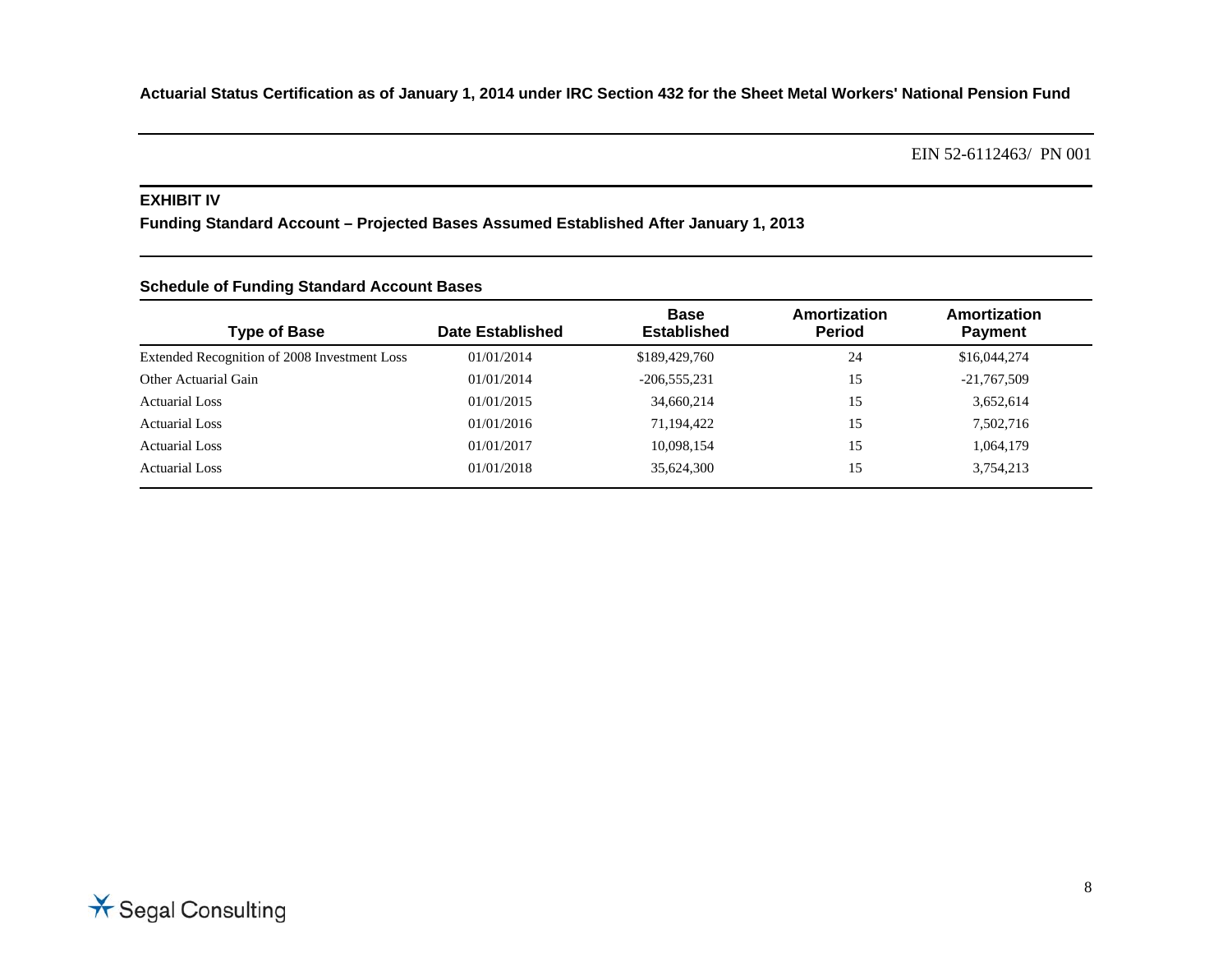# **EXHIBIT V Actuarial Assumptions and Methodology**

The actuarial assumptions and plan of benefits are as used in the January 1, 2013 actuarial valuation certificate, dated October 2, 2013, except as specifically described below. We also assumed that experience would emerge as projected, except as described below. The calculations are based on a current understanding of the requirements of ERISA Section 305 and IRC Section 432.

**Plan of Benefits:** Effective January 1, 2014, the formula for future benefit accruals for contributions made on or after January 1, 2014 changed to the participant's Benefit Rate (contribution rate subject to benefit accruals) multiplied by the participant's contribution hours for a Plan Year multiplied by a benefit accrual percentage for the Plan Year. The benefit accrual percentage is based on the average of the Plan's rate of market value investment return for each of the three most recent Plan Years reported in the Actuarial Valuation and Review as of January 1 of the immediately preceding Plan Year and is defined below:

| 3-Year Average Rate of Market Return  | <b>Benefit Accrual Percentage for Plan Year</b> |
|---------------------------------------|-------------------------------------------------|
| 0\% or less                           | $0.00\%$                                        |
| Greater than 0% but less than 6.5%    | 0.50%                                           |
| $6.5\%$ or more but less than $8.5\%$ | 0.75%                                           |
| 8.5% or more but less than 10.0%      | 1.00%                                           |
| $10.0\%$ or more                      | 1 25%                                           |

 The above formula applies unless otherwise stated in a Rehabilitation Plan Schedule or Funding Improvement Plan Schedule.

The benefit accrual percentage for 2014 is 0.75%. Based on the preliminary rate of market return for 2013, as used for this certification, the benefit accrual percentage for 2015 will be 1.25%.

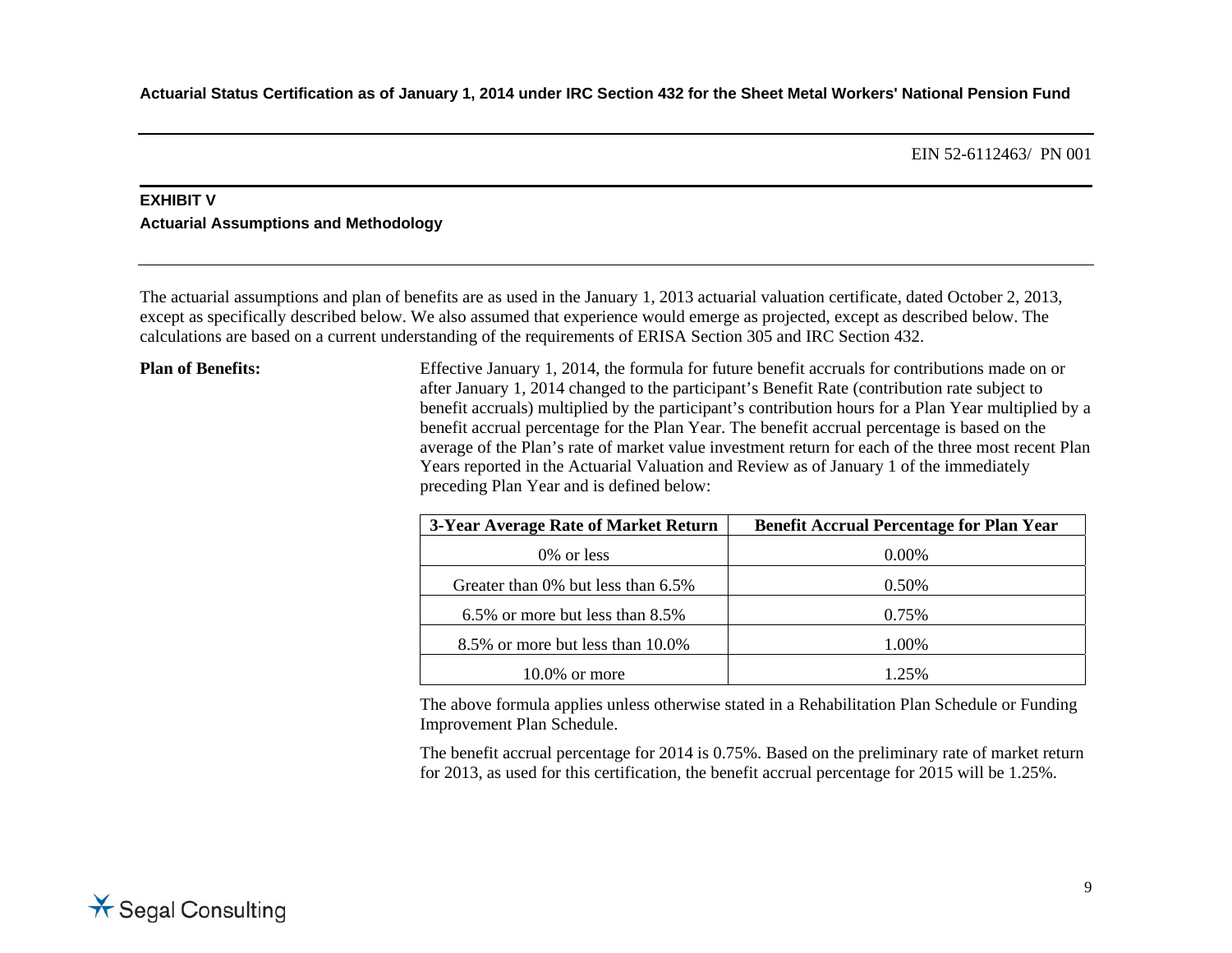| <b>Contribution Rates:</b>          |                                                                                                                                                                                                                                                              | Contributions for employers that adopted an Alternative Schedule under the Rehabilitation Plan<br>that was in effect during the 2013 Plan Year are assumed to increase based on terms of the<br>collective bargaining agreement in effect, according to the following schedule. This schedule is<br>estimated based on 2013 data from the Fund Office that included the timing of the expiration of<br>collective bargaining agreements.                                                                                                                                                                                               |  |
|-------------------------------------|--------------------------------------------------------------------------------------------------------------------------------------------------------------------------------------------------------------------------------------------------------------|----------------------------------------------------------------------------------------------------------------------------------------------------------------------------------------------------------------------------------------------------------------------------------------------------------------------------------------------------------------------------------------------------------------------------------------------------------------------------------------------------------------------------------------------------------------------------------------------------------------------------------------|--|
|                                     |                                                                                                                                                                                                                                                              | <b>Percent of Participants Covered by an</b>                                                                                                                                                                                                                                                                                                                                                                                                                                                                                                                                                                                           |  |
|                                     |                                                                                                                                                                                                                                                              | <b>Alternative Schedule That Have a</b>                                                                                                                                                                                                                                                                                                                                                                                                                                                                                                                                                                                                |  |
|                                     |                                                                                                                                                                                                                                                              | <b>Collective Bargaining Agreement Providing</b>                                                                                                                                                                                                                                                                                                                                                                                                                                                                                                                                                                                       |  |
|                                     | Year                                                                                                                                                                                                                                                         | for Contribution Increases in This Year                                                                                                                                                                                                                                                                                                                                                                                                                                                                                                                                                                                                |  |
|                                     | 2014                                                                                                                                                                                                                                                         | 0.27%                                                                                                                                                                                                                                                                                                                                                                                                                                                                                                                                                                                                                                  |  |
|                                     | 2015<br>2016                                                                                                                                                                                                                                                 | 0.03%<br>0.03%                                                                                                                                                                                                                                                                                                                                                                                                                                                                                                                                                                                                                         |  |
| <b>Asset Information:</b>           | The market value of assets as of January 1, 2014 was estimated using the preliminary value of<br>investment income provided by the Investment Consultant. Other income and expense items were<br>estimated based on the January 1, 2013 actuarial valuation. |                                                                                                                                                                                                                                                                                                                                                                                                                                                                                                                                                                                                                                        |  |
|                                     |                                                                                                                                                                                                                                                              | For projections after that date, the assumed administrative expenses were increased by 3% per<br>year and the benefit payments were projected based on the January 1, 2013 actuarial valuation.<br>The projected net investment return was assumed to be 7.5% of the average market value of<br>assets for the 2014 - 2023 Plan Years. Any resulting investment gains or losses, other than those<br>attributable to the market value investment losses for 2008 (due to funding relief elected under<br>PRA 2010), due to the operation of the asset valuation method are amortized over 15 years in the<br>Funding Standard Account. |  |
| <b>Projected Industry Activity:</b> | hours each year.                                                                                                                                                                                                                                             | As required by Internal Revenue Code Section 432, assumptions with respect to projected<br>industry activity are based on information provided by the plan sponsor. Based on this<br>information, the number of active participants is assumed to decrease by 2% during 2013 (as<br>compared to the 55,440 active participants valued in the January 1, 2013 actuarial valuation) and<br>remain level thereafter and, on the average, contributions will be made for each active for 1,650                                                                                                                                             |  |